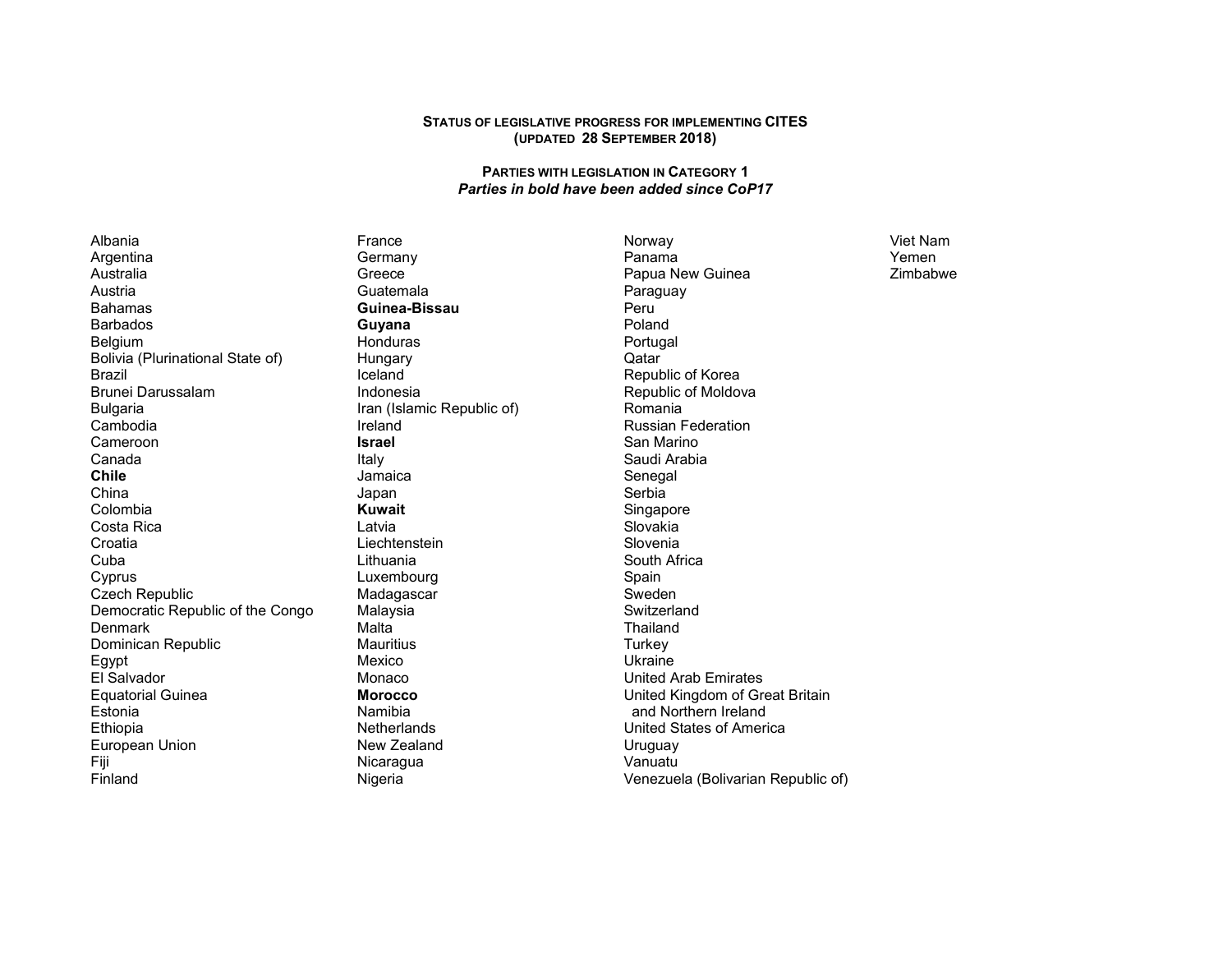|              | Party                  | <b>Entry into</b><br>force of the<br><b>Convention</b> | Category       | Plan /<br><b>Timetable</b>            | <b>Draft</b> | <b>Submitted</b><br>for<br>enactment | <b>Progress summary</b>                                                                                                                                                             | <b>Next steps/needs</b>                                                                                                                                                          | Last<br>update |
|--------------|------------------------|--------------------------------------------------------|----------------|---------------------------------------|--------------|--------------------------------------|-------------------------------------------------------------------------------------------------------------------------------------------------------------------------------------|----------------------------------------------------------------------------------------------------------------------------------------------------------------------------------|----------------|
| 1            | Afghanistan            | 28.01.1986                                             | 3              | Yes                                   | Yes          | Enacted                              | Enabling legislation (environmental)<br>enacted; implementing regulations have<br>been prepared but not yet submitted to<br>the Secretariat for analysis                            | Finalization and submission of draft<br>revised legislation and implementing<br>regulations                                                                                      | July<br>2018   |
| $\mathbf{2}$ | Algeria                | 21.02.1984                                             | $\overline{2}$ | <b>Signed in</b><br><b>April 2016</b> | <b>Yes</b>   | <b>Yes</b>                           | <b>Comments provided by the Secretariat</b><br>on comprehensive revised draft<br>legislation. Submitted to Parliament for<br>consideration and adoption which is<br>still pending   | Adoption and promulgation.<br>Agreement between Algeria and<br>Secretariat on revised legislative<br>analysis, including possible<br><b>Category 1 status</b>                    | Aug.<br>2018   |
| 3            | Antigua and<br>Barbuda | 06.10.1997                                             | $\overline{2}$ | Yes                                   | Yes          | Enacted                              | Comprehensive enabling legislation<br>adopted and submitted to the Secretariat.<br>Legislation placed in Category 2, pending<br>the finalization of the implementing<br>regulations | Finalization and submission of<br>implementing regulations. Agreement<br>between AG and Secretariat on<br>revised legislative analysis, including<br>possible Category 1 status  | July<br>2018   |
| 4            | Armenia                | 21.01.2009                                             | 3              |                                       |              |                                      | Some CITES legislation in place and<br>some provisions translated and submitted<br>to the Secretariat. Discussions are<br>ongoing                                                   | Agreement between Armenia and the<br>Secretariat on the legislative analysis,<br>including possible Category 1 status.                                                           | Nov.<br>2017   |
| 5            | Azerbaijan             | 21.02.1999                                             | $\overline{2}$ |                                       |              | Enacted                              | CITES legislation enacted; English<br>translation provided to the Secretariat.<br>Discussions are ongoing.                                                                          | Agreement between AZ and<br>Secretariat on revised legislative<br>analysis, including possible Category 1<br>status.                                                             | May<br>2018    |
| 6            | Bangladesh             | 18.02.1982                                             | 2              |                                       |              |                                      | Enabling legislation enacted;<br>implementing regulations are being<br>developed but have not been submitted<br>to the Secretariat.                                                 | Finalization and submission of<br>implementing regulations. Agreement<br>between BD and the Secretariat<br>revised legislative analysis, including<br>possible Category 1 status | Sep.<br>2017   |
| 7            | <b>Belarus</b>         | 08.11.1995                                             | 2              |                                       |              |                                      | Enabling and implementing legislation<br>enacted and submitted in national<br>language. Legislation to be translated into<br>one of the working languages                           | Agreement between BY and<br>Secretariat on revised legislative<br>analysis, including possible Category<br>1 status                                                              | CoP17          |

Table 1: Parties, except recently acceded Parties, with legislation in Category 2 or 3<sup>1</sup>

1 Keys are included on the last page of this document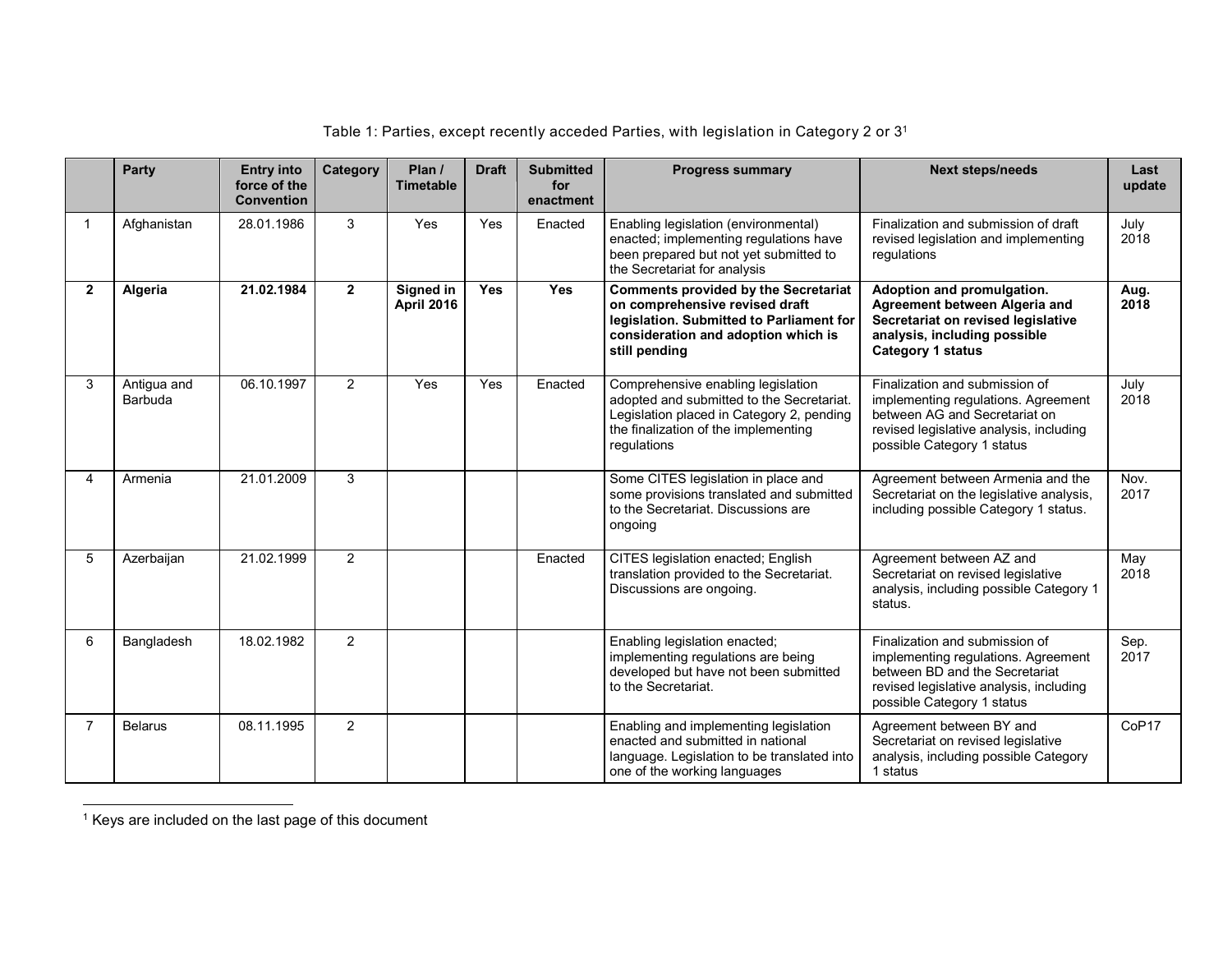|                 | Party                              | <b>Entry into</b><br>force of the<br><b>Convention</b> | Category       | Plan /<br><b>Timetable</b> | <b>Draft</b> | <b>Submitted</b><br>for<br>enactment | <b>Progress summary</b>                                                                                                                                                | <b>Next steps/needs</b>                                                                                                                                                  | Last<br>update |
|-----------------|------------------------------------|--------------------------------------------------------|----------------|----------------------------|--------------|--------------------------------------|------------------------------------------------------------------------------------------------------------------------------------------------------------------------|--------------------------------------------------------------------------------------------------------------------------------------------------------------------------|----------------|
| 8               | <b>Belize</b>                      | 21.09.1981                                             | $\mathbf{3}$   | Yes                        | <b>Yes</b>   |                                      | <b>Comprehensive draft legislation</b><br>prepared and comments by the<br><b>Secretariat and Attorney General</b><br>provided.                                         | Finalization and submission of draft<br>legislation. Agreement between BZ<br>and Secretariat on revised<br>legislative analysis, including<br>possible Category 1 status | June<br>2018   |
| 9               | Benin                              | 28.05.1984                                             | 2              | Yes                        | Yes          |                                      | Some legislation is in place but a CITES<br>law has not yet been prepared. SSFA in<br>place with the Secretariat. Revised draft<br>submitted for comments in July 2018 | Finalization and submission of<br>legislation.                                                                                                                           | July<br>2018   |
| 10 <sup>1</sup> | <b>Bhutan</b>                      | 13.11.2002                                             | 3              | Yes                        | Yes          |                                      | Revision of existing enabling legislation<br>under consideration. Request for<br>assistance.                                                                           | Agreement by BT and Secretariat on<br>legislative analysis of existing<br>legislation and need for supplemental<br>legislation                                           | Sep.<br>2018   |
| 11              | Bosnia and<br>Herzegovina          | 21.04.2009                                             | 3              |                            |              | Yes                                  | Legislation enacted and published.<br>Submitted in English for analysis by the<br>Secretariat                                                                          | Agreement between BA and<br>Secretariat on the legislative analysis,<br>including possible Cat. 1 status                                                                 | Sep.<br>2018   |
| 12              | <b>Botswana</b>                    | 12.02.1978                                             | $\overline{2}$ | Yes                        | <b>Yes</b>   | <b>Yes</b>                           | <b>CITES legislation for terrestrial wildlife</b><br>including plants enacted; draft<br>amendments to wildlife act, covering<br>fish species still under way           | Enactment of submitted legislation.<br><b>Agreement by BW and Secretariat</b><br>on revised legislative analysis                                                         | Sep.<br>2018   |
| 13              | <b>Burkina Faso</b>                | 11.01.1990                                             | 2              |                            | No           |                                      | Commitment to draft legislation in the<br>form of a decree                                                                                                             | Preparation of draft legislation; formal<br>request for assistance.                                                                                                      | July<br>2018   |
| 14              | Burundi                            | 06.11.1988                                             | 2              |                            |              |                                      | CITES enabling legislation enacted in<br>2011 and submitted to the Secretariat in<br>2016. Legislation placed in Category 2<br>pending operationalization.             | Gaps in legislation needs to be<br>addressed                                                                                                                             | CoP17          |
| 15              | Cabo Verde                         | 08.11.2005                                             | 3              | Signed in<br>Aug. 2017     | No           |                                      | Strong commitment to prepared<br>legislation. Legislative plan in place but<br>progress is slow                                                                        | Preparation of draft legislation;<br>drafting assistance needed                                                                                                          | Sep.<br>2018   |
| 16              | <b>Central African</b><br>Republic | 25.11.1980                                             | 3              | Signed in<br>May 2016      | Yes          |                                      | Commitment to draft legislation. Draft<br>legislation submitted to the Secretariat for<br>comments in June 2016. Comments on<br>draft legislation provided.            | Preparation of revised draft<br>legislation; assistance provided under<br>African Development Bank project in<br>the region. Formal request for further<br>assistance    | Jan<br>2017    |
| 17              | Chad                               | 03.05.1989                                             | 2              |                            | Yes          |                                      | Draft amendment law and specific CITES<br>regulation to be prepared.                                                                                                   | Finalization and submission of draft<br>legislation; drafting assistance                                                                                                 | Sep.<br>2018   |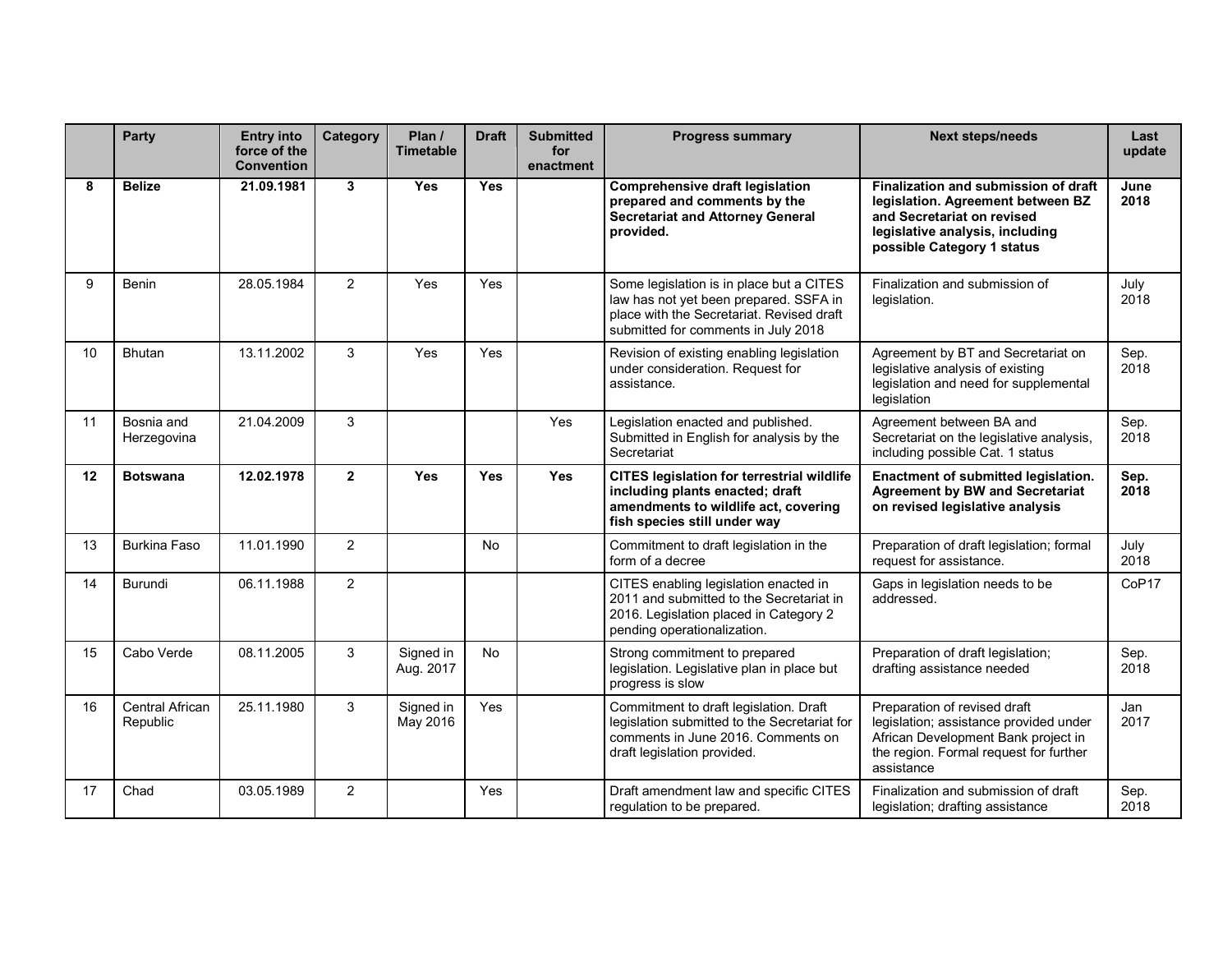|    | <b>Party</b>    | <b>Entry into</b><br>force of the<br><b>Convention</b> | Category       | Plan $\prime$<br><b>Timetable</b>                  | <b>Draft</b> | <b>Submitted</b><br>for<br>enactment | <b>Progress summary</b>                                                                                                                                                         | <b>Next steps/needs</b>                                                                                                                                | Last<br>update |
|----|-----------------|--------------------------------------------------------|----------------|----------------------------------------------------|--------------|--------------------------------------|---------------------------------------------------------------------------------------------------------------------------------------------------------------------------------|--------------------------------------------------------------------------------------------------------------------------------------------------------|----------------|
|    |                 |                                                        |                |                                                    |              |                                      |                                                                                                                                                                                 | possibly needed                                                                                                                                        |                |
| 18 | <b>Comoros</b>  | 21.02.1995                                             | $\mathbf{3}$   | <b>Revised</b><br>plan<br>submitted<br>on 24.04.17 |              |                                      | SSFA signed with the Secretariat. Draft<br>legislation is underway but not yet<br>submitted to the Secretariat for<br>comments.                                                 | Draft legislation expected to be<br>ready for comments by the<br>Secretariat in September 2017;<br>finalization and submission of final<br>legislation | May<br>2018    |
| 19 | Congo           | 01.05.1983                                             | $\mathbf{2}$   | Signed in<br><b>December</b><br>2017               | <b>Yes</b>   |                                      | Draft legislation prepared; identified as<br>priority Party at SC69. According to<br>the plan, the legislation should be<br>finalized before CoP18                              | Finalization and submission of<br>draft legislation                                                                                                    | Sep.<br>2018   |
| 20 | Côte d'Ivoire   | 19.02.1995                                             | 3              | Revised plan<br>submitted in<br>May 2018           |              |                                      | SSFA with the CITES Secretariat in place<br>Comments on draft legislation submitted<br>to the Secretariat provided in September<br>2018.                                        | Preparation of CITES specific<br>legislation. Draft legislation to be<br>submitted to Secretariat in July 2018                                         | Sep.<br>2018   |
| 21 | <b>Djibouti</b> | 07.05.1992                                             | 3              | <b>No</b>                                          | <b>No</b>    |                                      | Subject to a recommendation to<br>suspend trade since 30 April 2004.<br>Participated in 2nd CITES/UNEP<br>workshop. Progress is slow                                            | Preparation of draft legislation;<br>assistance needed                                                                                                 | Feb.<br>2017   |
| 22 | Dominica        | 02.11.1995                                             | 3              | Yes                                                | Yes          |                                      | Draft legislation prepared; existing and<br>draft legislation reviewed by DM and<br>Secretariat; formal request for assistance                                                  | Finalization and submission of draft<br>legislation; drafting assistance needed                                                                        | CoP17          |
| 23 | Ecuador         | 01.07.1975                                             | $\overline{2}$ | Yes                                                | <b>Yes</b>   | yes                                  | Identified as priority Party by SC67.<br>Draft legislation prepared and<br>submitted for enactment                                                                              | Submission and enactment of draft<br>legislation. Agreement between<br><b>Ecuador and the Secretariat on</b><br>revised legislative analysis           | Nov.<br>2017   |
| 24 | Eritrea         | 22.01.1995                                             | $\overline{2}$ | Yes                                                | Yes          |                                      | SSFA with UNEP in place to finalize<br>legislation. Revised draft prepared and<br>comments by the Secretariat provided                                                          | Finalization and submission of draft<br>legislation; agreement between<br>Eritrea and the Secretariat on revised<br>legislative analysis               | April<br>2018  |
| 25 | Gabon           | 14.05.1989                                             | $\overline{2}$ | Yes                                                | Yes          |                                      | Commitment to draft legislation;<br>comments provided by the Secretariat on<br>draft legislation in January 2017. Revised<br>draft submitted to the Secretariat in July<br>2018 | Finalization and submission of revised<br>legislation.                                                                                                 | July<br>2018   |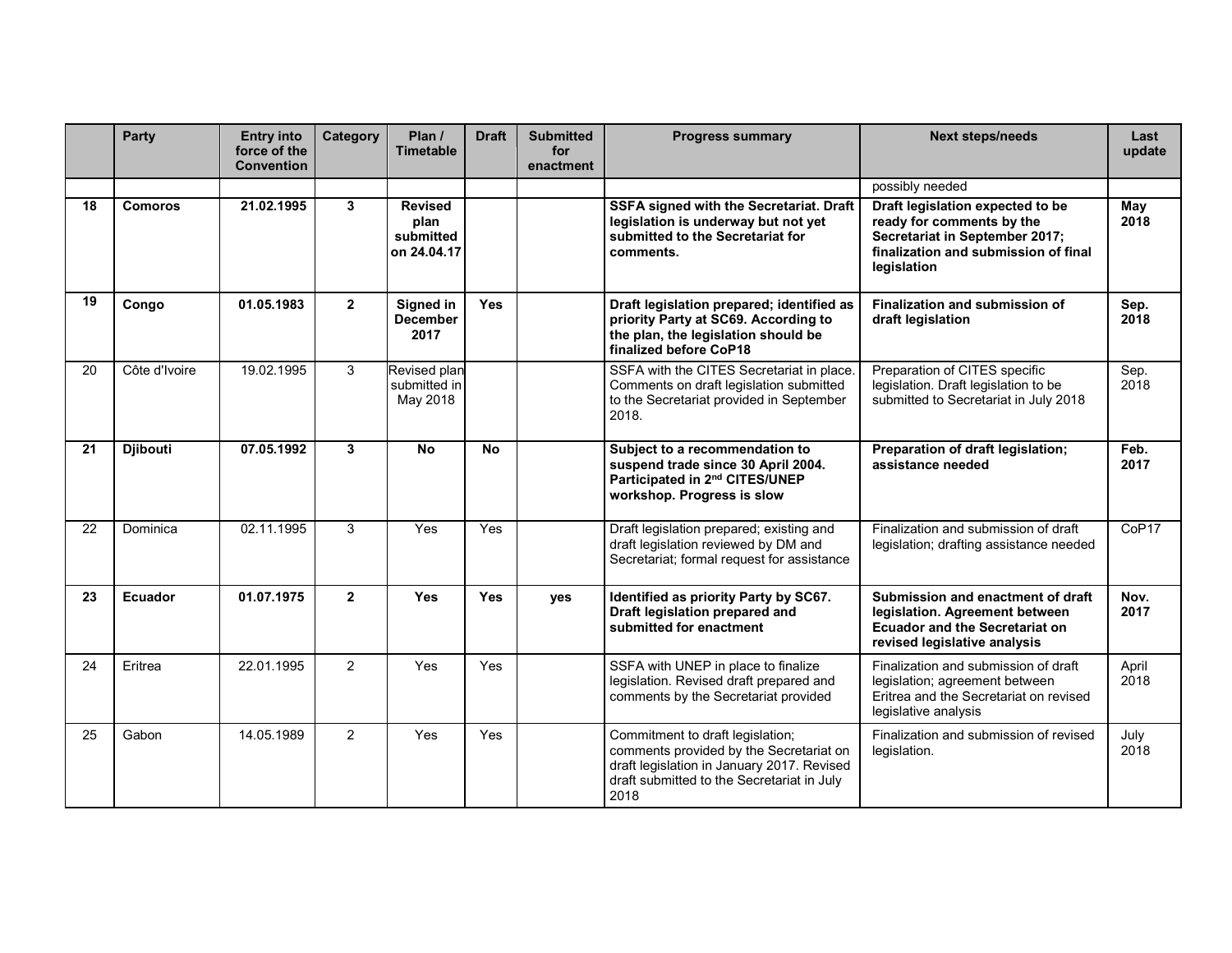|    | Party      | <b>Entry into</b><br>force of the<br><b>Convention</b> | <b>Category</b> | Plan /<br><b>Timetable</b> | <b>Draft</b> | <b>Submitted</b><br>for<br>enactment | <b>Progress summary</b>                                                                                                                                                                                                                   | <b>Next steps/needs</b>                                                                                                                                                                      | Last<br>update    |
|----|------------|--------------------------------------------------------|-----------------|----------------------------|--------------|--------------------------------------|-------------------------------------------------------------------------------------------------------------------------------------------------------------------------------------------------------------------------------------------|----------------------------------------------------------------------------------------------------------------------------------------------------------------------------------------------|-------------------|
| 26 | The Gambia | 24.11.1977                                             | $\overline{2}$  | Yes                        | Yes          |                                      | SSFA with the UNEP under the joint<br>programme. Draft Bill finalized and<br>validated by all CITES Stakeholders                                                                                                                          | Cabinet approval and submission of<br>draft legislation                                                                                                                                      | July<br>2018      |
| 27 | Georgia    | 12.12.1996                                             | 2               |                            | Yes          | Yes                                  | Comments on draft legislation provided<br>by the Secretariat. Draft legislation<br>analysed by the Secretariat. Parliament<br>initiated the amendments in July 2018                                                                       | Enactment and agreement between<br>GE and Secretariat on revised<br>legislative analysis, and possibly<br>Category 1 status                                                                  | July<br>2018      |
| 28 | Ghana      | 12.02.1976                                             | 3               | Yes                        | Yes          | Yes                                  | Bill has been through second reading in<br>Parliament.                                                                                                                                                                                    | Enactment, and submission to the<br>Secretariat for analysis. Agreement<br>between GH and Secretariat on<br>revised legislative analysis, including<br>the need for implementing legislation | May<br>2017       |
| 29 | Grenada    | 28.11.1999                                             | 3               | Yes                        | Yes          |                                      | Draft legislation prepared; existing and<br>draft legislation reviewed by GD and<br>Secretariat; formal request for assistance                                                                                                            | Finalization and submission of draft<br>legislation; drafting assistance needed                                                                                                              | CoP17             |
| 30 | Guinea     | 20.12.1981                                             | $\overline{2}$  | Signed in<br>May 2016      | <b>Yes</b>   |                                      | Subject to a recommendation to<br>suspend trade for other compliance<br>matters of which enactment of<br>appropriate legislation is key.<br>Identified as priority Party by SC69.<br>Revised enabling legislation adopted<br>in June 2018 | Finalization and submission of<br>draft legislation; drafting<br>assistance possibly needed                                                                                                  | June<br>2018      |
| 31 | India      | 18.10.1976                                             | $\mathbf{2}$    |                            |              |                                      | Additional legislation to be prepared to<br>meet the requirements. Identified as<br>priority Party by SC69.                                                                                                                               | Finalization and submission of<br>draft legislation.                                                                                                                                         | March<br>2018     |
| 32 | Jordan     | 14.03.1979                                             | $\overline{2}$  |                            |              |                                      | CITES legislation enacted and submitted<br>in English to the Secretariat in August<br>2016                                                                                                                                                | Agreement between JO and<br>Secretariat on revised legislative<br>analysis, including possible Category<br>1 status                                                                          | CoP <sub>17</sub> |
| 33 | Kazakhstan | 19.04.2000                                             | $\overline{2}$  |                            |              |                                      | Enabling and implementing legislation<br>enacted and submitted in English to<br>the Secretariat in July 2016. KZ is<br>preparing revised legislation to<br>addressed gaps identified by the<br>Secretariat.                               | Revisions of existing legislation.<br>Agreement between KZ and<br>Secretariat on revised legislative<br>analysis                                                                             | August<br>2018    |
| 34 | Kenya      | 13.03.1979                                             | $\mathbf{2}$    | Yes                        |              |                                      | Wildlife legislation enacted, but<br>amendments underway to address                                                                                                                                                                       | Gazetting and submission revised<br>implementing regulations.                                                                                                                                | July              |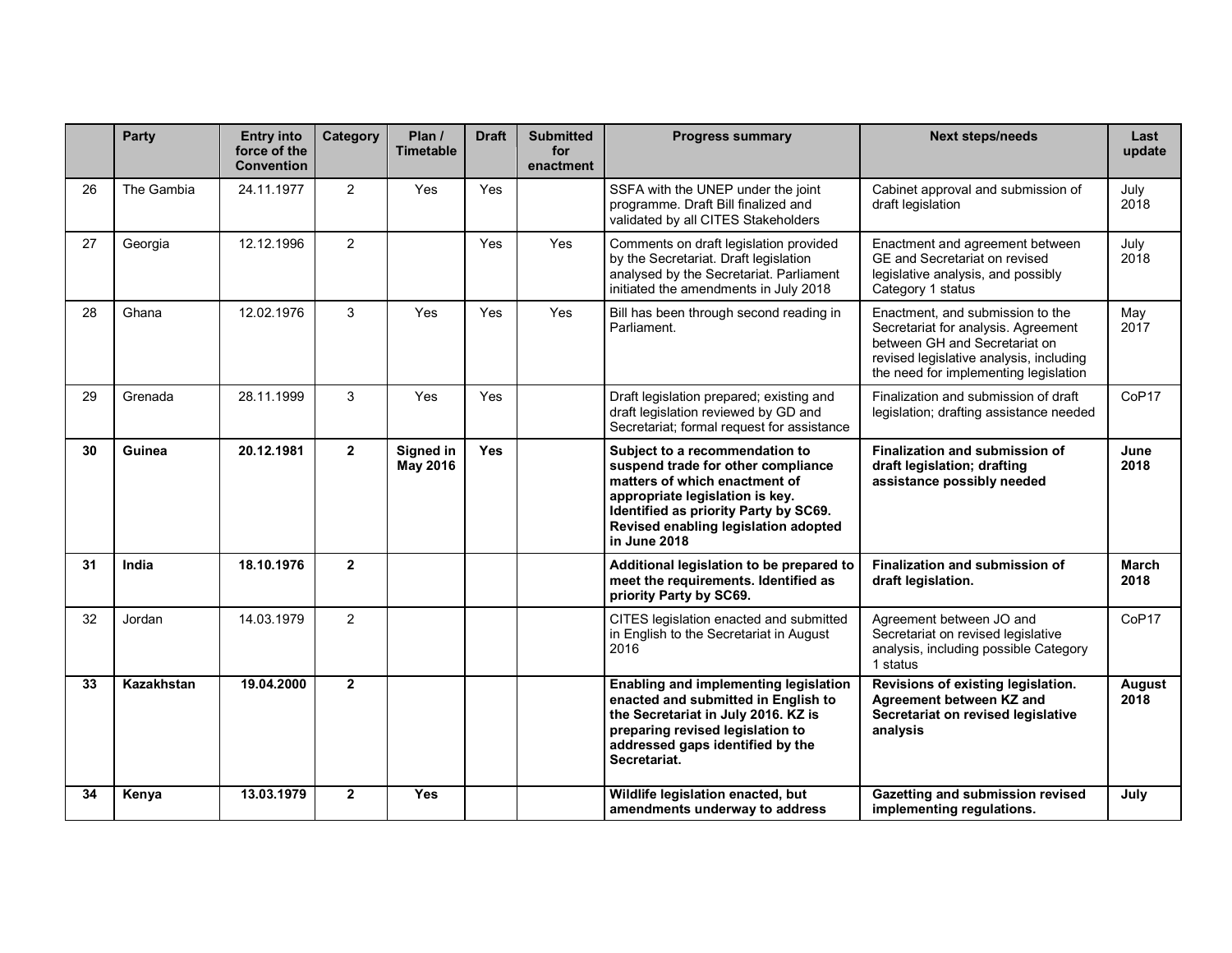|    | <b>Party</b>                                  | <b>Entry into</b><br>force of the<br><b>Convention</b> | <b>Category</b> | Plan /<br><b>Timetable</b> | <b>Draft</b> | <b>Submitted</b><br>for<br>enactment | <b>Progress summary</b>                                                                                                                                                                                                                                      | <b>Next steps/needs</b>                                                                                                                                  | Last<br>update |
|----|-----------------------------------------------|--------------------------------------------------------|-----------------|----------------------------|--------------|--------------------------------------|--------------------------------------------------------------------------------------------------------------------------------------------------------------------------------------------------------------------------------------------------------------|----------------------------------------------------------------------------------------------------------------------------------------------------------|----------------|
|    |                                               |                                                        |                 |                            |              |                                      | concerns raised by the Secretariat.                                                                                                                                                                                                                          | Agreement between KE and<br>Secretariat on revised legislative<br>analysis, including Category 1<br>status                                               | 2018           |
| 35 | Kyrgyzstan                                    | 02.09.2007                                             | 2               |                            |              |                                      | CITES legislation enacted and submitted<br>to the Secretariat for analysis. KG working<br>on addressing identified gaps.                                                                                                                                     | Agreement between KG and<br>Secretariat on revised legislative<br>analysis                                                                               | July<br>2018   |
| 36 | Lao People's<br><b>Democratic</b><br>Republic | 30.05.2004                                             | 3               |                            |              |                                      | Some legislation in place but<br>significant gaps. Comprehensive<br>legislative analysis completed.<br>Identified as priority Party by SC69                                                                                                                  | <b>Develop CITES implementing</b><br>legislation and amend provisions of<br>existing national laws                                                       | May<br>2018    |
| 37 | Lesotho                                       | 30.12.2003                                             | 3               | Yes                        | <b>No</b>    |                                      | Enabling legislation (environmental)<br>enacted. Draft CITES specific legislation<br>under preparation to be finalized before<br>the end of 2019. Request for technical<br>support is being addressed by UNEP                                                | Preparation and submission of draft<br>legislation                                                                                                       | July<br>2018   |
| 38 | Liberia                                       | 09.06.1981                                             | $\mathbf{3}$    | Yes                        | <b>Yes</b>   | <b>Enacted</b>                       | Subject to a recommendation to<br>suspend commercial trade since SC66.<br>New wildlife legislation enacted by<br>Parliament and submitted to the<br>Secretariat. Revision underway to<br>address identified gasp. Implementing<br>legislation still required | Agreement between LR and<br>Secretariat on revised legislative<br>analysis                                                                               | Sep.<br>2018   |
| 39 | Libya                                         | 28.04.2003                                             | 3               | Yes                        | Yes          |                                      | Draft legislation prepared but no<br>translation into a working language<br>provided to Secretariat                                                                                                                                                          | Upon receipt of English translation, LY<br>and Secretariat should review draft<br>and agree on any revisions needed to<br>finalize it for submission     | CoP17          |
| 40 | Malawi                                        | 06.05.1982                                             | 2               | Yes                        | Yes          | Enacted                              | CITES enabling legislation enacted in<br>2016. Implementing regulations have<br>recently been finalized                                                                                                                                                      | Approval and gazetting of<br>implementing regulations - expected<br>by July 2018. Agreement by MW and<br>Secretariat on revised legislative<br>analysis. | July<br>2018   |
| 41 | Mali                                          | 16.10.1994                                             | 2               |                            | <b>No</b>    |                                      | Legislation recently provided to the<br>Secretariat for analysis. Draft analysis                                                                                                                                                                             | Agreement between Mali and the<br>Secretariat on revised legislative                                                                                     | Aug.<br>2017   |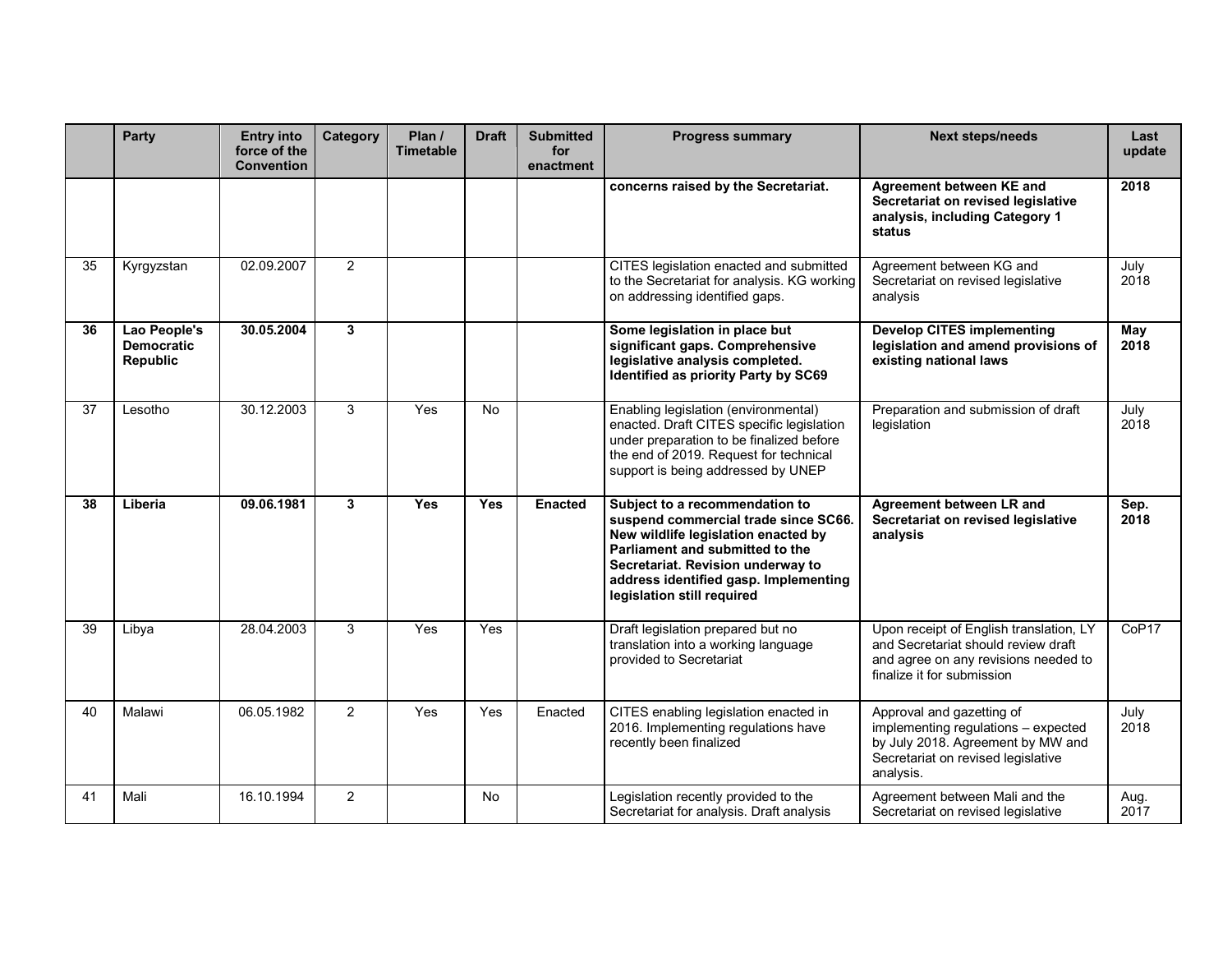|    | Party             | <b>Entry into</b><br>force of the<br><b>Convention</b> | Category       | Plan /<br><b>Timetable</b> | <b>Draft</b> | <b>Submitted</b><br>for<br>enactment | <b>Progress summary</b>                                                                                                                                                                                                                                                                                                       | <b>Next steps/needs</b>                                                                                                                                                                                                          | Last<br>update |
|----|-------------------|--------------------------------------------------------|----------------|----------------------------|--------------|--------------------------------------|-------------------------------------------------------------------------------------------------------------------------------------------------------------------------------------------------------------------------------------------------------------------------------------------------------------------------------|----------------------------------------------------------------------------------------------------------------------------------------------------------------------------------------------------------------------------------|----------------|
|    |                   |                                                        |                |                            |              |                                      | indicates some gaps in legislation to be<br>addressed.                                                                                                                                                                                                                                                                        | analysis                                                                                                                                                                                                                         |                |
| 42 | <b>Mauritania</b> | 11.06.1998                                             | $\mathbf{3}$   | Signed<br>May 2016         | <b>Yes</b>   |                                      | Subject to a recommendation to<br>suspend trade since 30 April 2004.<br>SSFA in place. Secretariat has<br>provided comments on draft<br>legislation which has been cleared by<br>legal department and adopted by<br><b>Government</b>                                                                                         | Finalization and submission for<br>enactment. Adoption and<br>submission to the Secretariat                                                                                                                                      | Sep.<br>2018   |
| 43 | Mongolia          | 04.04.1996                                             | 2              |                            |              |                                      | CITES legislation enacted; text reviewed<br>by MN and Secretariat and points for<br>clarification as well as need for<br>implementing legislation were identified.<br>Formal warning sent after SC69. Draft<br>revision of legislation is being prepared<br>and has been submitted to the Secretariat<br>in national language | Finalization of draft and submission<br>for enactment. Adoption and<br>submission to the Secretariat.<br>Agreement between MN and the<br>Secretariat on revised legislative<br>analysis, including possible Category<br>1 status | Sep.<br>2018   |
| 44 | Montenegro        | 03.06.2006                                             | $\overline{2}$ |                            |              | Enacted                              | CITES enabling legislation enacted in<br>2016. Revised implementing legislation to<br>be adopted in 2017.                                                                                                                                                                                                                     | Agreement between ME and the<br>Secretariat on revised legislative<br>analysis, including possible Category<br>1 status                                                                                                          | July<br>2018   |
| 45 | Mozambique        | 23.06.1981                                             | $\overline{2}$ | Yes                        | <b>Yes</b>   | <b>Yes</b>                           | CITES-specific legislation enacted. A<br>comprehensive implementing<br>regulation has been adopted as well<br>but not submitted in a working<br>language to the Secretariat.                                                                                                                                                  | <b>Agreement between Mozambique</b><br>and the Secretariat on revised<br>legislative analysis, including<br>possible Cat. 1 status                                                                                               | July<br>2018   |
| 46 | Myanmar           | 11.09.1997                                             | 2              |                            |              |                                      | Revised CITES legislation enacted in<br>May 2018. Implementing rules and<br>regulations are under development                                                                                                                                                                                                                 | Finalization, adoption and submission<br>of implementing rules; agreement<br>between MM and Secretariat on<br>revised legislative analysis                                                                                       | July<br>2018   |
| 47 | Nepal             | 16.09.1975                                             | 2              | Yes                        | Yes          | Yes                                  | Legislation enacted and in force;<br>implementing rules still need to be<br>developed.                                                                                                                                                                                                                                        | Development of implementing rules;<br>agreement between Nepal and<br>Secretariat on revised legislative<br>analysis, including possible Cat. 1<br>status                                                                         | July<br>2018   |
| 48 | Niger             | 07.12.1975                                             | 3              | Signed<br>May 2016         | Yes          |                                      | Comprehensive draft legislation prepared;<br>text reviewed by NE and Secretariat.<br>SSFA completed. Third draft of legislation                                                                                                                                                                                               | Finalization of draft law and<br>submission for enactment. Agreement<br>between NE and the Secretariat on                                                                                                                        | May<br>2018    |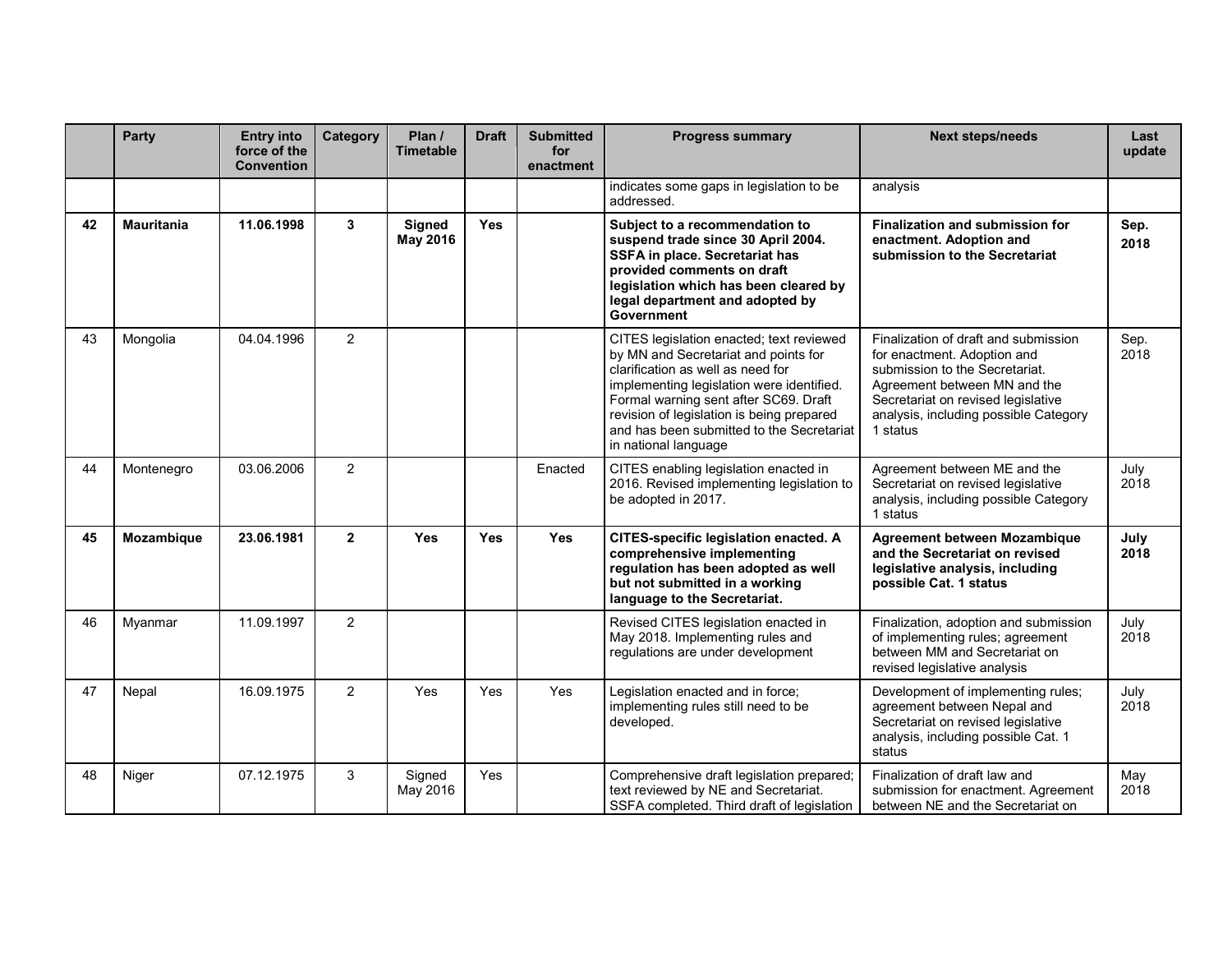|    | Party                    | <b>Entry into</b><br>force of the<br><b>Convention</b> | <b>Category</b> | Plan /<br><b>Timetable</b>       | <b>Draft</b> | <b>Submitted</b><br>for<br>enactment | <b>Progress summary</b>                                                                                                                                                                                                                                                                              | <b>Next steps/needs</b>                                                                                                                                                  | Last<br>update    |
|----|--------------------------|--------------------------------------------------------|-----------------|----------------------------------|--------------|--------------------------------------|------------------------------------------------------------------------------------------------------------------------------------------------------------------------------------------------------------------------------------------------------------------------------------------------------|--------------------------------------------------------------------------------------------------------------------------------------------------------------------------|-------------------|
|    |                          |                                                        |                 |                                  |              |                                      | prepared and validated.                                                                                                                                                                                                                                                                              | revised legislative analysis.                                                                                                                                            |                   |
| 49 | Oman                     | 17.06.2008                                             | 3               | Yes                              | <b>No</b>    |                                      | Commitment to prepare draft legislation<br>but no recent information on status                                                                                                                                                                                                                       | Preparation of draft legislation                                                                                                                                         | CoP <sub>17</sub> |
| 50 | Pakistan                 | 19.07.1976                                             | $\overline{2}$  |                                  | <b>Yes</b>   | <b>Yes</b>                           | CITES law enacted at federal level;<br>implementing regulations submitted<br>for adoption                                                                                                                                                                                                            | Submission of adopted regulations<br>to the Secretariat; agreement<br>between PK and Secretariat on<br>revised legislative analysis                                      | July<br>2018      |
| 51 | Palau                    | 15.07.2004                                             | 3               | Yes                              | Yes          |                                      | Secretariat provided comments on<br>comprehensive draft legislation in<br>December 2014.                                                                                                                                                                                                             | Enactment and agreement between<br>PW and the Secretariat on revised<br>legislative analysis                                                                             | Sep.<br>2017      |
| 52 | Philippines              | 16.11.1981                                             | $\overline{2}$  | Yes                              |              |                                      | CITES enabling and implementing<br>legislation enacted. New legislative plan<br>to update the legislation on introduction<br>from the sea to be finalized by Q1 in 2018                                                                                                                              | Agreement between PH and<br>Secretariat on revised legislative<br>analysis with new legislation on<br>introduction from the sea, including<br>possible Category 1 status | Sep.<br>2017      |
| 53 | Rwanda                   | 18.01.1981                                             | 3               | <b>Signed</b><br>October<br>2016 | <b>Yes</b>   |                                      | Draft bill submitted to the Secretariat<br>in April 2016 insufficient. The SC67<br>recommendation to suspend trade did<br>not enter into force as a legislative<br>plan was signed in Oct 2016.<br>Secretariat provided comments on a<br>revised improved draft legislation<br>submitted in May 2018 | Further revision and finalization of<br>draft and submission for<br>enactment.                                                                                           | June<br>2018      |
| 54 | Saint Kitts and<br>Nevis | 15.05.1994                                             | $\overline{2}$  |                                  |              |                                      | <b>CITES</b> legislation enacted                                                                                                                                                                                                                                                                     | Agreement between KN and<br>Secretariat on revised legislative<br>analysis, including possible Category<br>1 status                                                      | CoP <sub>17</sub> |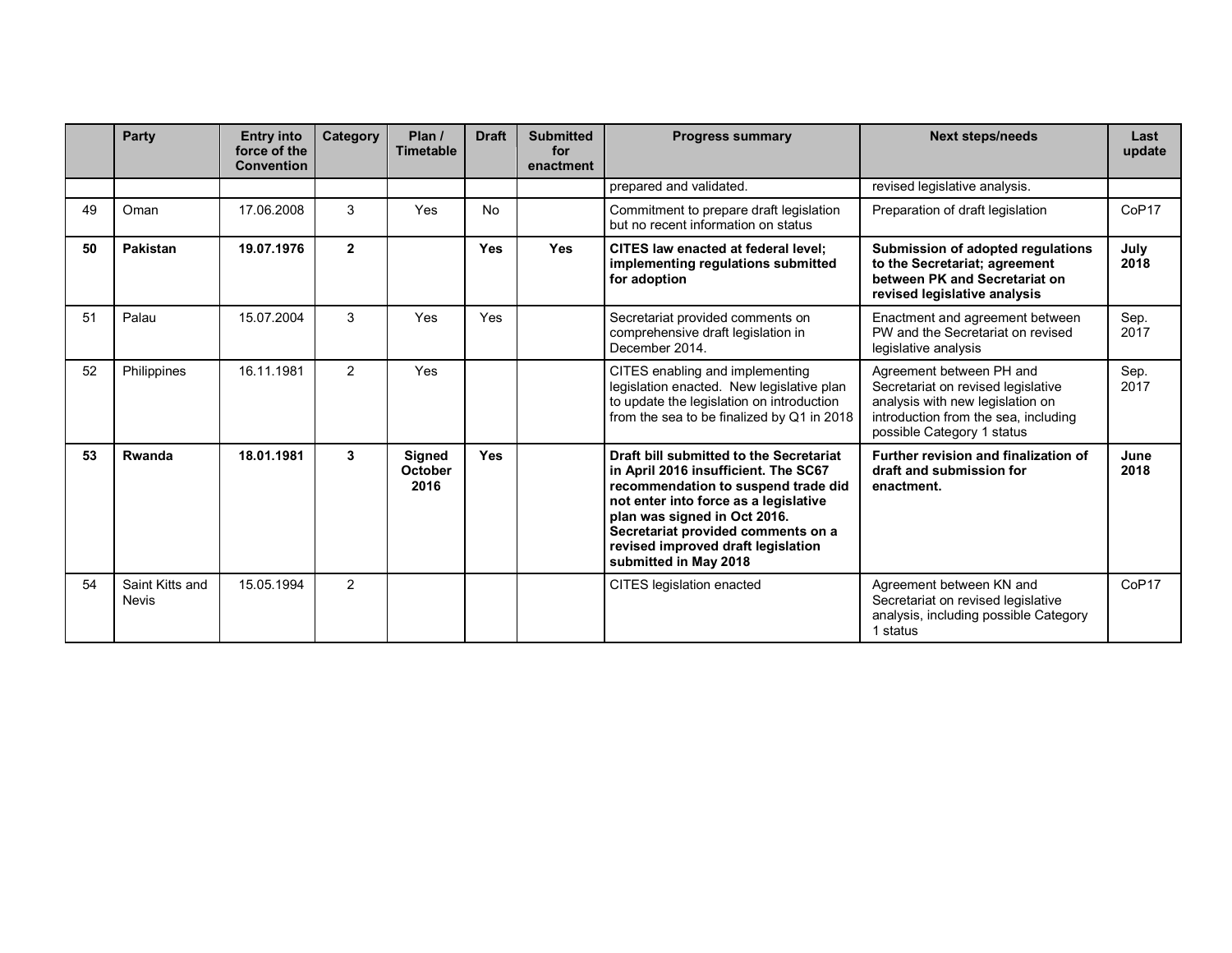|    | Party                                  | <b>Entry into</b><br>force of the<br><b>Convention</b> | Category       | Plan /<br><b>Timetable</b> | <b>Draft</b> | <b>Submitted</b><br>for<br>enactment | <b>Progress summary</b>                                                                                                                                                                                    | <b>Next steps/needs</b>                                                                                                                                                                                              | Last<br>update    |
|----|----------------------------------------|--------------------------------------------------------|----------------|----------------------------|--------------|--------------------------------------|------------------------------------------------------------------------------------------------------------------------------------------------------------------------------------------------------------|----------------------------------------------------------------------------------------------------------------------------------------------------------------------------------------------------------------------|-------------------|
| 55 | Saint Lucia                            | 15.03.1983                                             | $\overline{2}$ | Yes                        | Yes          |                                      | SSFA in place; slow progress in<br>implementation                                                                                                                                                          | Finalization and submission of draft<br>implementing legislation.                                                                                                                                                    | June<br>2018      |
| 56 | Saint Vincent<br>and the<br>Grenadines | 28.02.1989                                             | 2              | Yes                        | Yes          |                                      | Comprehensive draft legislation prepared;<br>existing and draft legislation reviewed by<br>VC and Secretariat; formal request for<br>assistance; draft small-scale funding<br>agreement under review by VC | Under draft SSFA, local legal<br>consultant to review existing<br>legislation, prepare new draft<br>legislation to address gaps, assist<br>with national consultative process and<br>prepare final draft legislation | CoP <sub>17</sub> |
| 57 | Samoa                                  | 07.02.2005                                             | 3              | Yes                        | No           |                                      | Draft legislation prepared and in process<br>of submission; formal request for<br>assistance                                                                                                               | Finalization and submission of draft<br>legislation; drafting assistance<br>provided by NZ                                                                                                                           | June<br>2017      |
| 58 | Sao Tome and<br>Principe               | 07.11.2001                                             | 3              | Yes                        | No           |                                      | Commitment to prepare draft legislation;<br>formal request for assistance; no recent<br>information on status                                                                                              | Preparation of draft legislation;<br>drafting assistance needed                                                                                                                                                      | CoP <sub>17</sub> |
| 59 | Seychelles                             | 09.05.1977                                             | 3              | Yes                        | Yes          |                                      | Draft enabling legislation prepared with<br>input from the Secretariat.                                                                                                                                    | Submission of draft legislation for<br>adoption and enactment. Category 1<br>status is pending adoption and entry<br>into force                                                                                      | CoP17             |
| 60 | Sierra Leone                           | 26.01.1995                                             | 3              | Yes                        | Yes          |                                      | Wildlife Policy and Forest Policy adopted;<br>amendments to related laws and<br>regulations underway. Expected to be<br>adopted by end of 2017.                                                            | Finalization and submission of draft<br>legislation                                                                                                                                                                  | Feb.<br>2017      |
| 61 | Solomon<br>Islands                     | 24.06.2007                                             | $\overline{2}$ | Yes                        | No           |                                      | Amendments to legislation recently<br>adopted. Implementing regulations<br>underway. SSFA in place with<br>UNEP/Regional Office for Asia and the<br>Pacific. Implementing regulations<br>finalized         | Gazetting of implementing<br>regulations.                                                                                                                                                                            | July<br>2018      |
| 62 | <b>Somalia</b>                         | 02.03.1986                                             | 3              | Yes                        |              |                                      | Subject to a recommendation to<br>suspend trade since 30 April 2004.<br>SSFA with UNEP in place. Revised<br>draft legislation submitted to the<br><b>Secretariat for comments</b>                          | Finalization and submission of<br>draft legislation                                                                                                                                                                  | July<br>2018      |
| 63 | Sri Lanka                              | 02.08.1979                                             | 3              | Signed in<br>Aug. 2016     | Yes          | Yes                                  | Draft and comprehensive revised draft<br>legislation prepared and submitted for<br>enactment. Implementing regulation<br>under development as well                                                         | Enactment and agreement between<br>LK and Secretariat on revised<br>legislative analysis, including possible<br>Category 1 status                                                                                    | July<br>2018      |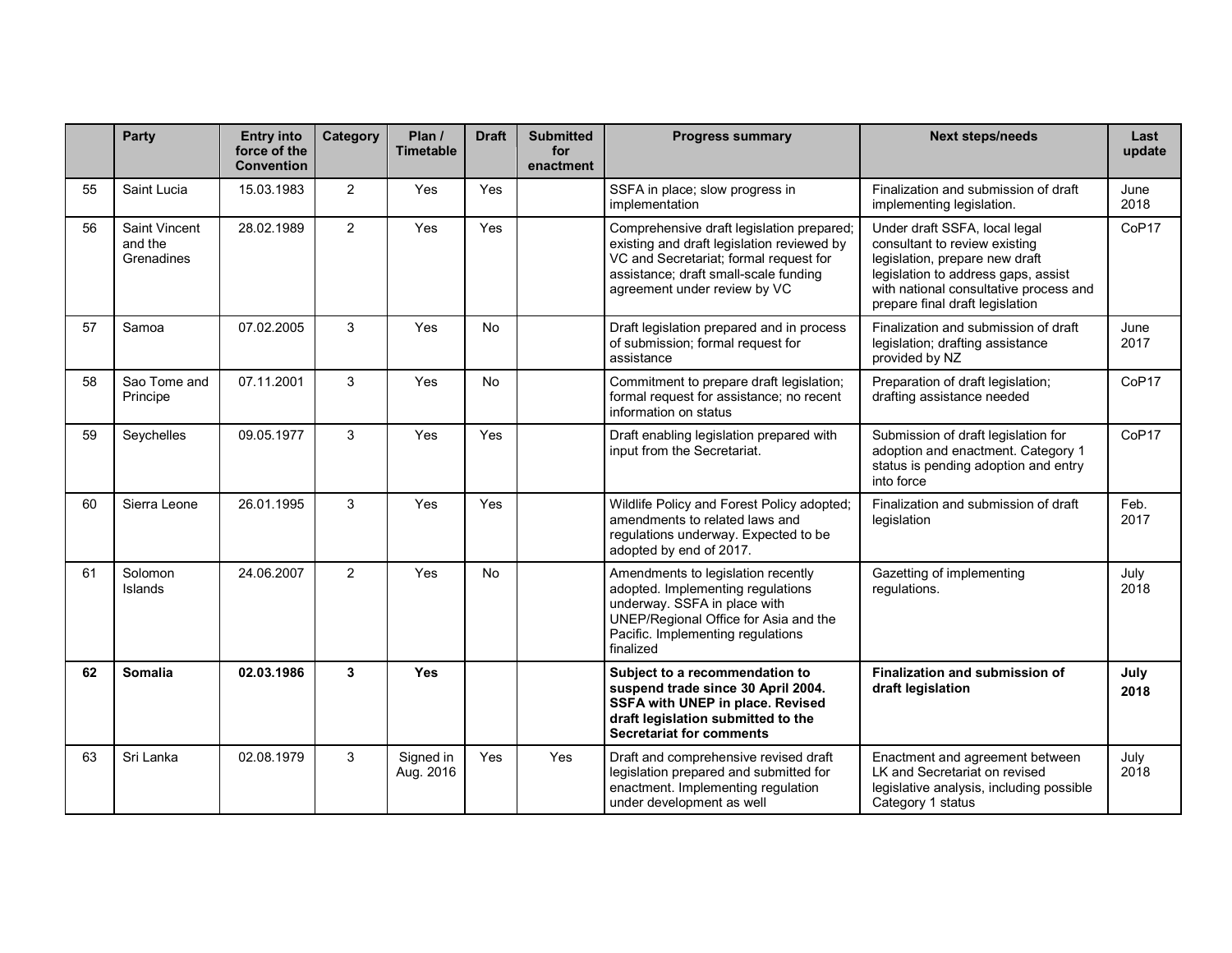|    | Party                                              | <b>Entry into</b><br>force of the<br><b>Convention</b> | <b>Category</b> | Plan /<br><b>Timetable</b>            | <b>Draft</b> | <b>Submitted</b><br>for<br>enactment | <b>Progress summary</b>                                                                                                                                                                                                                                   | <b>Next steps/needs</b>                                                                                                      | Last<br>update |
|----|----------------------------------------------------|--------------------------------------------------------|-----------------|---------------------------------------|--------------|--------------------------------------|-----------------------------------------------------------------------------------------------------------------------------------------------------------------------------------------------------------------------------------------------------------|------------------------------------------------------------------------------------------------------------------------------|----------------|
| 64 | Sudan                                              | 24.01.1983                                             | $\overline{2}$  | <b>Yes</b>                            | Yes          | Yes                                  | Draft legislation submitted to parliament<br>several years ago; no recent information<br>on status                                                                                                                                                        | Review by SD and Secretariat and<br>possible revision/updating of<br>submitted legislation might facilitate<br>its enactment | CoP17          |
| 65 | Suriname                                           | 15.02.1981                                             | $\overline{2}$  | Yes                                   | Yes          | Yes                                  | CITES legislation enacted and submitted<br>to the Secretariat for analysis in<br>November 2017 - discussions on how to<br>address remaining gaps are ongoing                                                                                              | Agreement between SR and<br>Secretariat on revised legislative<br>analysis, including possible Category<br>1 status.         | July<br>2018   |
| 66 | Eswatini<br>(former<br>Swaziland)                  | 27.05.1997                                             | 3               | Yes                                   | Yes          |                                      | Comprehensive draft and revised draft<br>legislation prepared; revised draft<br>submitted to the Secretariat. Finalization<br>and submission expected before the end<br>of 2016                                                                           | Finalization and submission of draft<br>legislation for adoption and<br>enactment.                                           | CoP17          |
| 67 | Syrian Arab<br>Republic                            | 29.07.2003                                             | 3               | Yes                                   | Yes          |                                      | Comprehensive draft legislation prepared<br>and submitted to Prime Minister for<br>discussion; English translation provided<br>to Secretariat. Formal request for<br>assistance.                                                                          | Review/revision of draft legislation by<br>SY and Secretariat; finalization and<br>submission of draft legislation           | July<br>2018   |
| 68 | The former<br>Yugoslav<br>Republic of<br>Macedonia | 02.10.2000                                             | $\overline{2}$  |                                       |              |                                      | CITES legislation enacted and submitted<br>in English to the Secretariat who provided<br>its observations in August 2016. No<br>response.                                                                                                                 | Agreement between MK and<br>Secretariat on revised legislative<br>analysis, including possible Category<br>1 status          | CoP17          |
| 69 | Togo                                               | 21.01.1979                                             | 2               | Yes                                   |              |                                      | SSFA in place with the CITES<br>Secretariat.                                                                                                                                                                                                              | Completion of gap analysis and<br>preparation of draft legislation                                                           | July<br>2018   |
| 70 | Trinidad and<br>Tobago                             | 18.04.1984                                             | 2               | Yes                                   | Yes          |                                      | Comprehensive draft legislation prepared;<br>existing and draft legislation reviewed by<br>TT and Secretariat; formal request for<br>assistance                                                                                                           | Finalization and submission of draft<br>legislation; drafting assistance needed                                              | July<br>2018   |
| 71 | Tunisia                                            | 01.07.1975                                             | $\overline{2}$  | Yes.<br>Signed in<br><b>June 2018</b> | Yes          |                                      | Comprehensive draft and revised draft<br>legislation prepared; text reviewed by TN<br>and Secretariat; government legal advisor<br>now reviewing text. Formal warning sent<br>after SC69. Revised draft submitted to<br>the Sec for comments in Sep. 2018 | Finalization and submission of draft<br>legislation                                                                          | Sep.<br>2018   |
| 72 | Uganda                                             | 16.10.1991                                             | 3               | Yes                                   | Yes          | Yes                                  | Uganda Wildlife Bill 2015 finalized and<br>submitted to Parliament for enactment.<br>Progress in Parliament is slow                                                                                                                                       | Enactment and entering into force,<br>followed by agreement between UG<br>and Secretariat on revised legislative             | May<br>2018    |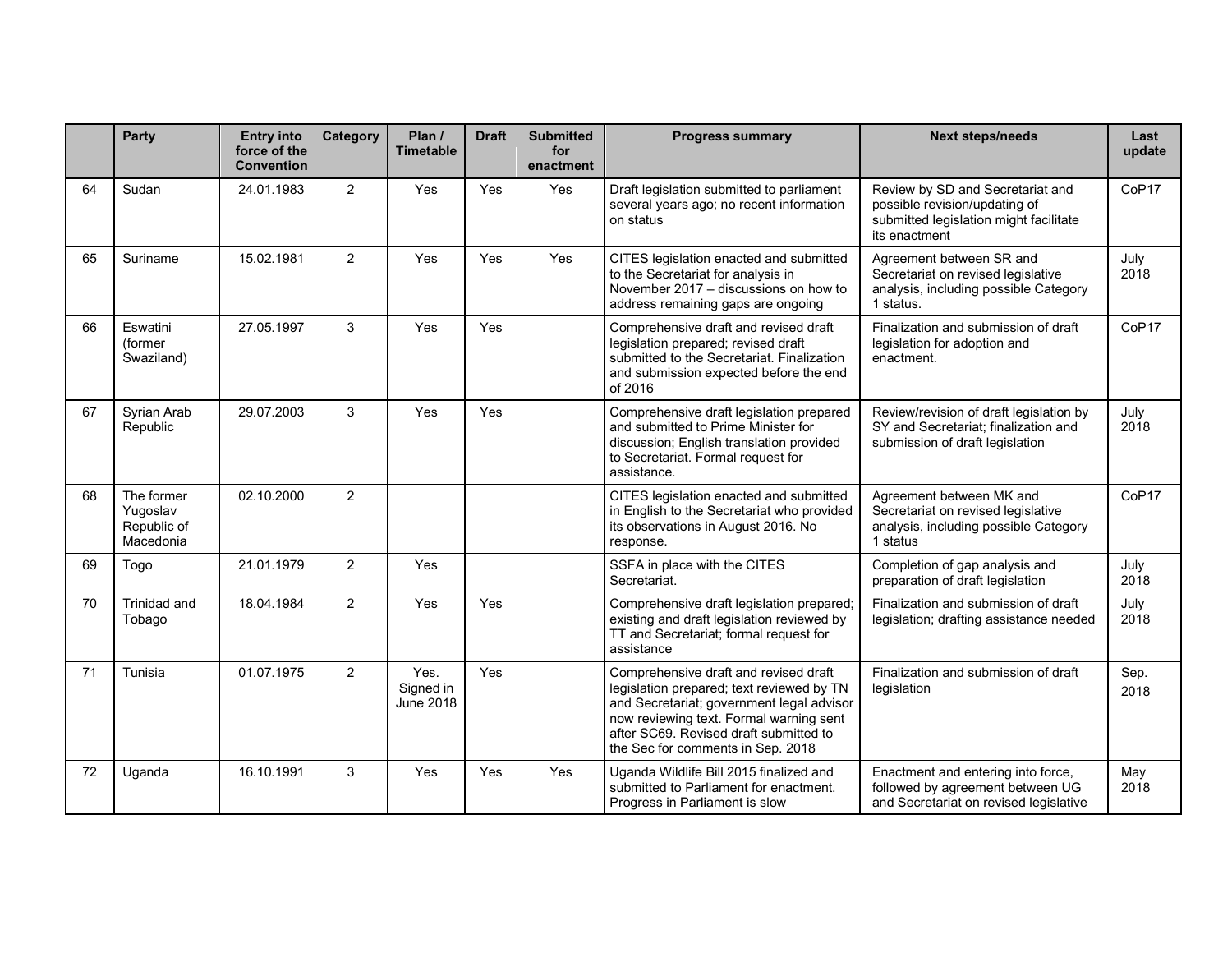|    | Party                                    | <b>Entry into</b><br>force of the<br><b>Convention</b> | Category      | Plan $/$<br><b>Timetable</b> | <b>Draft</b> | <b>Submitted</b><br>for<br>enactment | <b>Progress summary</b>                                                                                                                                                         | <b>Next steps/needs</b>                                                                                 | Last<br>update  |
|----|------------------------------------------|--------------------------------------------------------|---------------|------------------------------|--------------|--------------------------------------|---------------------------------------------------------------------------------------------------------------------------------------------------------------------------------|---------------------------------------------------------------------------------------------------------|-----------------|
|    |                                          |                                                        |               |                              |              |                                      |                                                                                                                                                                                 | analysis                                                                                                |                 |
| 73 | United<br><b>Republic of</b><br>Tanzania | 27.02.1980                                             | $\mathbf{2}$  | Yes                          | <b>Yes</b>   | Yes                                  | Implementing regulation for United<br><b>Republic of Tanzania mainland has</b><br>been signed and will be published<br>shortly. Regulations for Zanzibar have<br>been prepared. | Publication of regulations for<br><b>Mainland Tanzania; finalization of</b><br>regulations for Zanzibar | July<br>2018    |
| 74 | Uzbekistan                               | 08.10.1997                                             | $\mathbf{2}$  | <b>Yes</b>                   | <b>Yes</b>   |                                      | Identified as priority Party by SC69.<br>Draft revised legislation prepared and<br>additional observations by the<br>Secretariat provided in July 2018.                         | <b>Finalization and submission of</b><br>revised legislation                                            | July<br>2018    |
| 75 | Zambia                                   | 22.02.1981                                             | $\mathcal{P}$ | <b>Yes</b>                   | <b>No</b>    |                                      | CITES legislation enacted; observations<br>on draft implementing rules provided by<br>Secretariat in January 2018                                                               | Finalization and submission of draft<br>supplemental legislation                                        | January<br>2018 |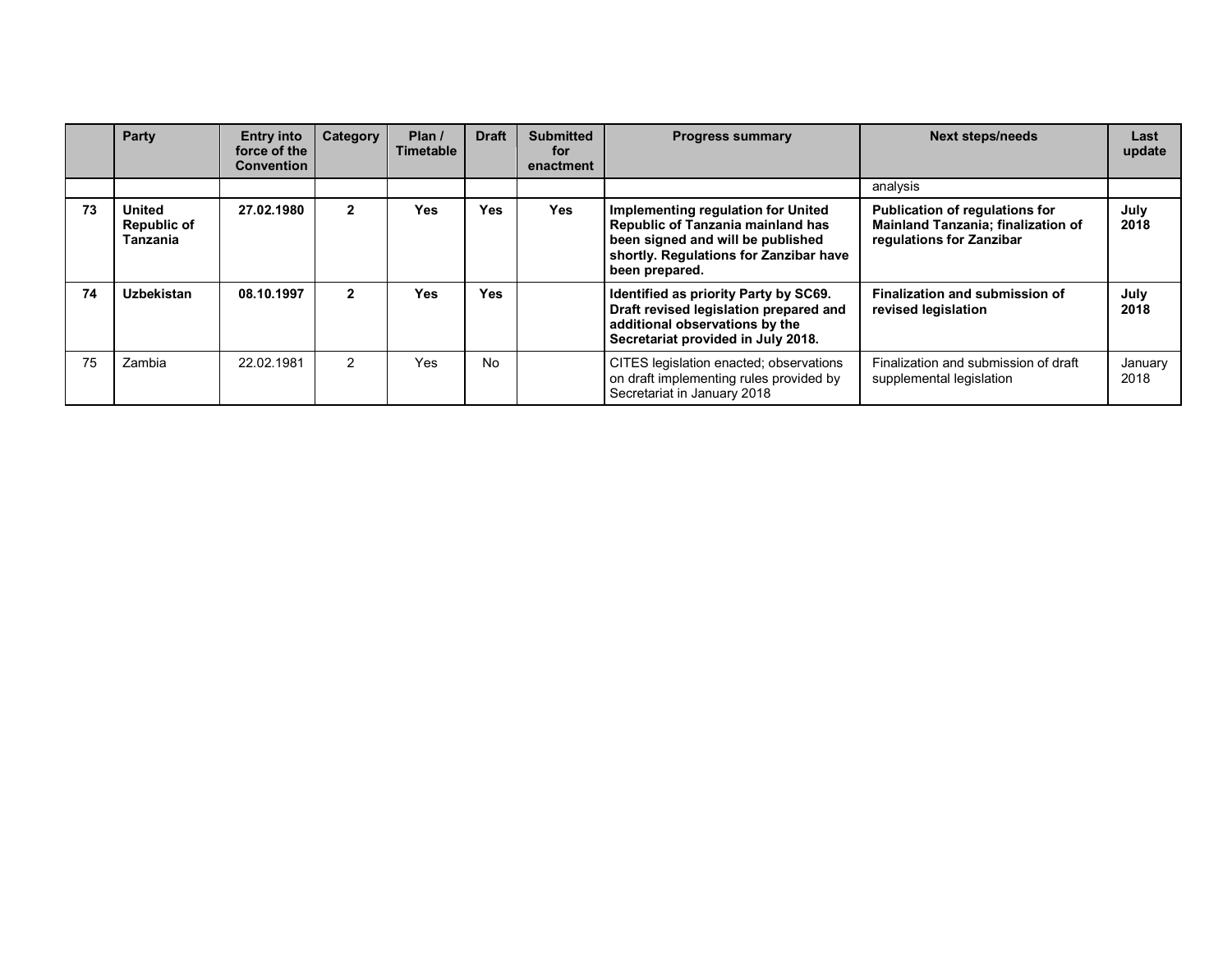## Table 2: Recently acceded Parties

|                | Party          | <b>Entry into</b><br>force | Cat. | Plan /<br><b>Timetable</b>     | <b>Draft</b> | <b>Submitted</b><br>for<br>enactment | <b>Progress summary</b>                                                                                                                                                                        | <b>Next steps/needs</b>                                                                                                                       | Last<br>update    |
|----------------|----------------|----------------------------|------|--------------------------------|--------------|--------------------------------------|------------------------------------------------------------------------------------------------------------------------------------------------------------------------------------------------|-----------------------------------------------------------------------------------------------------------------------------------------------|-------------------|
| $\mathbf{1}$   | Angola         | 31.12.2013                 | P    | Submitted<br>on 11 May<br>2016 | Yes          | Yes                                  | SSFA with UNEP completed. Legislation<br>finalized and enacted. Publication in the<br>national Gazette still pending                                                                           | Submission to the Secretariat in one of<br>the working languages. Agreement of<br>revised legislative status, including<br>Category 1 status. | August<br>2018    |
| 2              | <b>Bahrain</b> | 17.11.2012                 | P    |                                |              |                                      | Comprehensive draft legislation prepared<br>and under internal discussion                                                                                                                      | Finalization and submission of draft<br>legislation                                                                                           | CoP <sub>17</sub> |
| 3              | Iraq           | 06.05.2014                 | P    |                                |              |                                      | National committee for the preparation of<br>national CITES legislation has been<br>established. Draft legislation under<br>consideration and submitted to the<br>Secretariat for observations | Finalization and submission of draft<br>legislation                                                                                           | Sep.<br>2017      |
| 4              | Lebanon        | 26.05.2013                 | P    |                                |              |                                      | Consultations between LB and<br>Secretariat are in early stages; possible<br>Secretariat technical assistance mission<br>for new Party                                                         | Review by LB and Secretariat of<br>existing CITES-related legislation and<br>agreement on legislative analysis                                | CoP <sub>17</sub> |
| 5              | Maldives       | 12.03.2013                 | P    |                                | Yes          |                                      | SSFA with the Secretariat completed.<br>Draft legislation prepared and ready to be<br>submitted for enactment, once review by<br>the Attorney General is completed                             | Enactment and agreement between<br>MV and Secretariat on revised<br>legislative analysis, including possible<br>Category 1 status             | Sep.<br>2017      |
| 6              | Tajikistan     | 30.03.2016                 | P    |                                |              |                                      | Consultations between TJ and<br>Secretariat are in early stages. Formal<br>request for assistance.                                                                                             | Review of existing CITES-related<br>legislation and preparation of draft to<br>fill possible gaps                                             | May<br>2017       |
| $\overline{7}$ | Tonga          | 20.10.2016                 | P    |                                |              |                                      | Consultations between TO and<br>Secretariat are in early stages. Formal<br>request for assistance                                                                                              | Review of existing CITES-related<br>legislation and preparation of draft to<br>fill possible gaps                                             | May<br>2017       |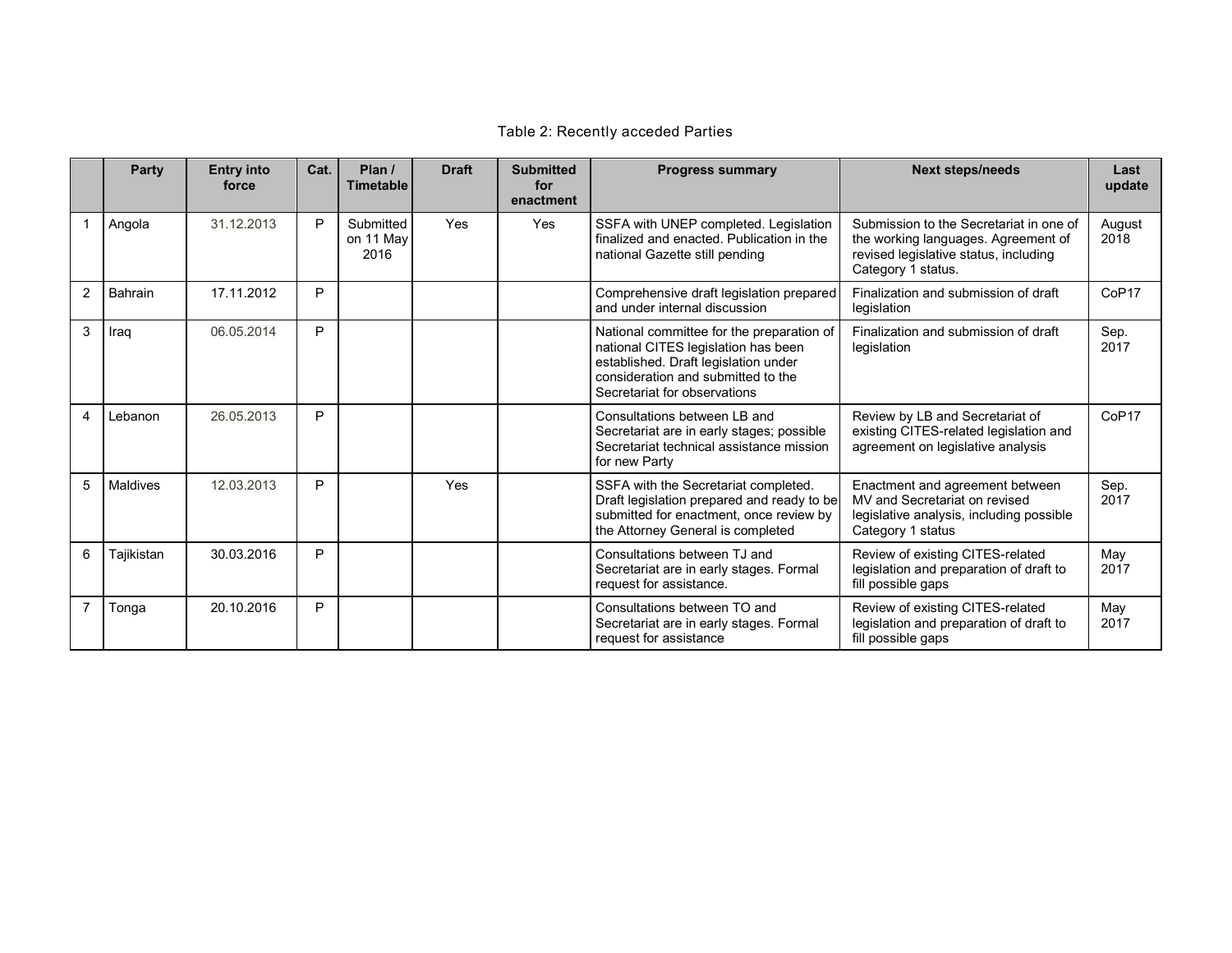## Table 3: Dependent territories

| <b>Dependent territory</b>            | Cat.           | Plan /<br><b>Timeline</b>            | <b>Draft</b> | <b>Submitted for</b><br>enactment | Dep.      | <b>Progress summary</b>                                                                                                                                                  | <b>Next steps/needs</b>                                                                                                                                                                                                               | Last<br>update    |
|---------------------------------------|----------------|--------------------------------------|--------------|-----------------------------------|-----------|--------------------------------------------------------------------------------------------------------------------------------------------------------------------------|---------------------------------------------------------------------------------------------------------------------------------------------------------------------------------------------------------------------------------------|-------------------|
| American Samoa                        | $\mathbf 1$    |                                      |              |                                   | <b>US</b> |                                                                                                                                                                          |                                                                                                                                                                                                                                       | CoP <sub>17</sub> |
| Anguilla                              | -1             |                                      |              |                                   | GB        |                                                                                                                                                                          |                                                                                                                                                                                                                                       | CoP17             |
| Aruba                                 | $\overline{2}$ |                                      |              |                                   | <b>NL</b> | CITES legislation enacted                                                                                                                                                | Agreement between NL and Secretariat on<br>revised legislative analysis, including possible<br>Category 1 status                                                                                                                      | CoP17             |
| <b>Bailiwick of Guernsey</b>          | 3              | Yes                                  | Yes          |                                   | GB        | Comprehensive enabling<br>and implementing<br>legislation drafted and<br>currently passing through<br>Guernsey's legislative<br>process. SA is also being<br>established | Guernsey's CITES Ordinance pending<br>enactment. Guernsey's Scientific Authority will<br>be appointed prior to its enactment. Once it has<br>been adopted and its SA appointed, it is<br>expected that it can be placed in Category 1 | June<br>2018      |
| Bailiwick of Jersey                   | $\overline{1}$ |                                      |              |                                   | <b>GB</b> |                                                                                                                                                                          |                                                                                                                                                                                                                                       | CoP <sub>17</sub> |
| Bermuda                               | $\overline{2}$ | Timetable<br>submitted<br>on 7/01/16 | yes          |                                   | <b>GB</b> | Revised draft legislation<br>submitted to the CITES<br>Secretariat for comments.                                                                                         | Submission of draft amended legislation.                                                                                                                                                                                              | July<br>2018      |
| <b>British Indian Ocean Territory</b> | 1              |                                      |              |                                   | <b>GB</b> |                                                                                                                                                                          |                                                                                                                                                                                                                                       | CoP17             |
| <b>British Virgin Islands</b>         | $\overline{2}$ | Timetable<br>submitted<br>on 7/01/16 | Yes          |                                   | GB        | Final draft legislation has<br>been prepared taking into<br>account comments<br>provided by the Secretariat                                                              | Submission and adoption. Entry into force of<br>legislation.                                                                                                                                                                          | June<br>2018      |
| Cayman Islands (CIG)                  | 1              |                                      |              |                                   | GB        |                                                                                                                                                                          |                                                                                                                                                                                                                                       | March<br>2017     |
| French Guiana                         | $\overline{1}$ |                                      |              |                                   | <b>FR</b> |                                                                                                                                                                          |                                                                                                                                                                                                                                       | CoP17             |
| French Polynesia                      | $\overline{2}$ |                                      |              |                                   | <b>FR</b> | CITES legislation enacted                                                                                                                                                | Agreement between FR and Secretariat on<br>revised legislative analysis, including possible<br>Category 1 status                                                                                                                      | Nov.<br>2017      |
| Gibraltar                             | $\mathbf{1}$   |                                      |              |                                   | <b>GB</b> |                                                                                                                                                                          |                                                                                                                                                                                                                                       | CoP17             |
| Greenland                             | $\overline{2}$ |                                      |              |                                   | <b>DK</b> | <b>Comprehensive CITES</b><br>legislation enacted; review<br>by Greenland and<br>Secretariat identified<br>important gaps; Greenland<br>currently considering how        | Agreement by Greenland and Secretariat on<br>revised legislative analysis, including possible<br>Category 1 status                                                                                                                    | October<br>2017   |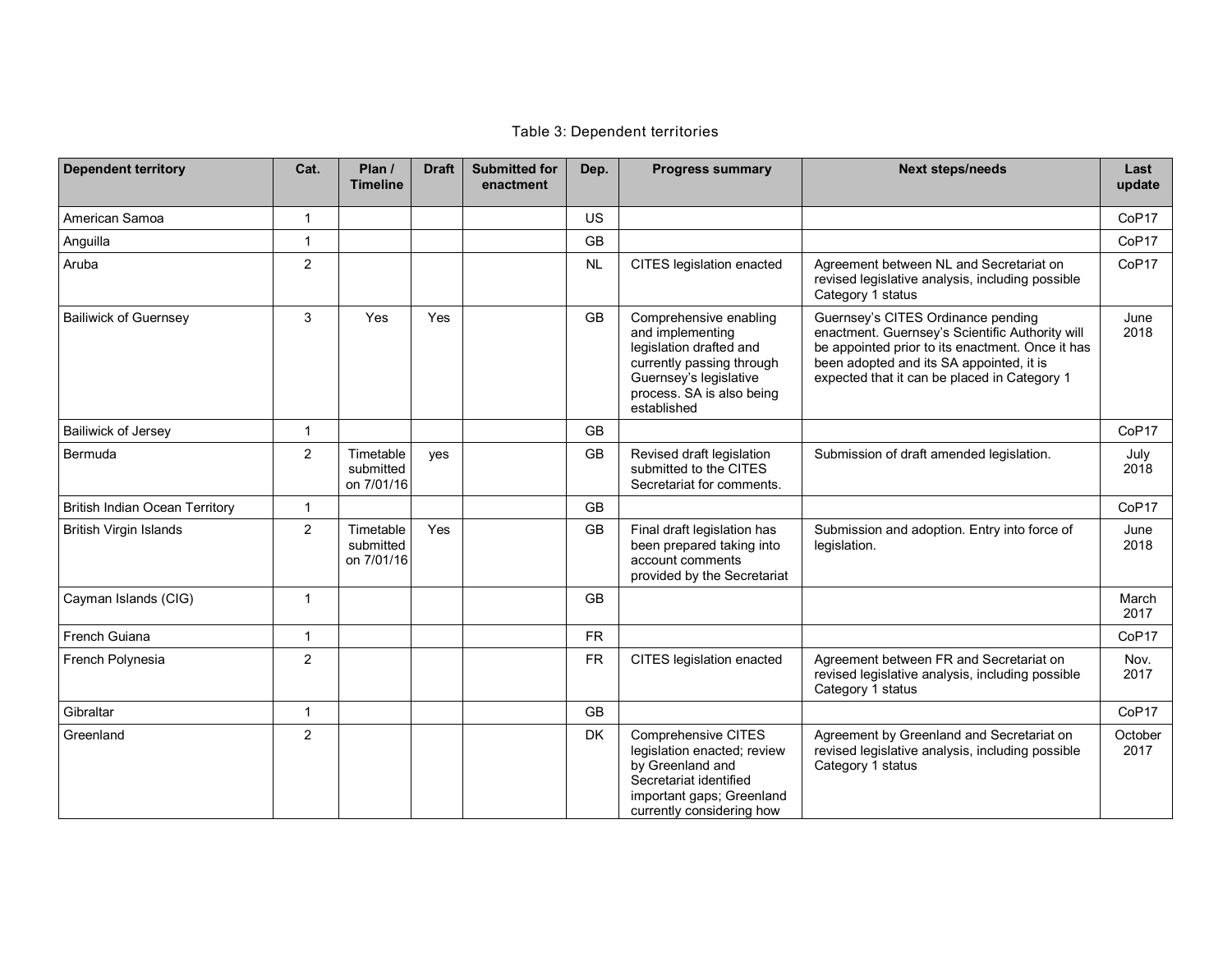| <b>Dependent territory</b>                          | Cat.           | Plan /<br><b>Timeline</b>            | <b>Draft</b> | <b>Submitted for</b><br>enactment | Dep.      | <b>Progress summary</b>                                                                                                                                                                                                                                                                       | <b>Next steps/needs</b>                                                                                                                                                                                                                                                                                         | Last<br>update    |
|-----------------------------------------------------|----------------|--------------------------------------|--------------|-----------------------------------|-----------|-----------------------------------------------------------------------------------------------------------------------------------------------------------------------------------------------------------------------------------------------------------------------------------------------|-----------------------------------------------------------------------------------------------------------------------------------------------------------------------------------------------------------------------------------------------------------------------------------------------------------------|-------------------|
|                                                     |                |                                      |              |                                   |           | to address the gaps                                                                                                                                                                                                                                                                           |                                                                                                                                                                                                                                                                                                                 |                   |
| Guadeloupe                                          | $\mathbf{1}$   |                                      |              |                                   | <b>FR</b> |                                                                                                                                                                                                                                                                                               |                                                                                                                                                                                                                                                                                                                 | CoP17             |
| Guam                                                | $\mathbf{1}$   |                                      |              |                                   | <b>US</b> |                                                                                                                                                                                                                                                                                               |                                                                                                                                                                                                                                                                                                                 | CoP <sub>17</sub> |
| Hong Kong SAR                                       | $\mathbf{1}$   |                                      |              |                                   | <b>CN</b> |                                                                                                                                                                                                                                                                                               |                                                                                                                                                                                                                                                                                                                 | CoP17             |
| Isle of Man                                         | $\mathbf{1}$   |                                      |              |                                   | <b>GB</b> |                                                                                                                                                                                                                                                                                               |                                                                                                                                                                                                                                                                                                                 | CoP17             |
| Macao SAR                                           | $\overline{2}$ | Yes                                  | Yes          | Yes                               | <b>CN</b> | Comprehensive legislation<br>and implementing<br>regulation adopted and<br>entered into force. Recently<br>submitted to the Secretariat                                                                                                                                                       | Agreement between Macao SAR and<br>Secretariat on revised legislative analysis,<br>including possible Category 1 status                                                                                                                                                                                         | Oct.<br>2017      |
| Martinique                                          | 1              |                                      |              |                                   | <b>FR</b> |                                                                                                                                                                                                                                                                                               |                                                                                                                                                                                                                                                                                                                 | CoP <sub>17</sub> |
| Montserrat                                          | $\overline{2}$ | Timetable<br>submitted<br>on 7/01/16 | Yes          | Yes                               | <b>GB</b> | Amended Trade in<br><b>Endangered Species</b><br>submitted to the Secretariat<br>for comments on                                                                                                                                                                                              | Designation of MA and SA. Enactment of<br>legislation and agreement on revised legislative<br>analysis, including Category 1 status                                                                                                                                                                             | June<br>2018      |
| <b>Netherlands Antilles</b>                         | $\overline{2}$ |                                      |              |                                   | <b>NL</b> | CITES legislation enacted                                                                                                                                                                                                                                                                     | Agreement between NL and Secretariat on<br>revised legislative analysis, including possible<br>Category 1 status                                                                                                                                                                                                | CoP <sub>17</sub> |
| New Caledonia                                       | $\overline{2}$ | Yes                                  | Yes          |                                   | <b>FR</b> | CITES legislation enacted                                                                                                                                                                                                                                                                     | Agreement between FR and Secretariat on<br>revised legislative analysis, including possible<br>Category 1 status                                                                                                                                                                                                | Nov.<br>2017      |
| Northern Mariana Islands                            | 1              |                                      |              |                                   | <b>US</b> |                                                                                                                                                                                                                                                                                               |                                                                                                                                                                                                                                                                                                                 | CoP <sub>17</sub> |
| Pitcairn Islands                                    | $\mathbf{1}$   |                                      |              |                                   | GB        |                                                                                                                                                                                                                                                                                               |                                                                                                                                                                                                                                                                                                                 | CoP17             |
| Puerto Rico                                         | $\mathbf{1}$   |                                      |              |                                   | US        |                                                                                                                                                                                                                                                                                               |                                                                                                                                                                                                                                                                                                                 | CoP <sub>17</sub> |
| Réunion                                             | $\mathbf{1}$   |                                      |              |                                   | <b>FR</b> |                                                                                                                                                                                                                                                                                               |                                                                                                                                                                                                                                                                                                                 | CoP17             |
| Ascension Island, Saint Helena,<br>Tristan de Cunha | $\overline{2}$ | Timetable<br>submitted<br>on 7/01/16 | Yes          |                                   | <b>GB</b> | The revised draft<br>Ordinance of St Helena<br>entered into force in<br>February 2016 and has<br>been submitted to the<br>Secretariat. Tristan da<br>Cunha is revising its<br>timetable and preparing<br>draft legislation based on<br>the legislation of Ascension<br>Isalnd. Legislation of | For St Helena, establishment of the Scientific<br>Authority based on the amended Ordinance.<br>Agreement that the legislation can be placed in<br>Category 1 as soon as the SA is operational.<br>For Tristan de Cunha, finalization of draft<br>legislation and submission to the Secretariat for<br>comments. | June<br>2018      |